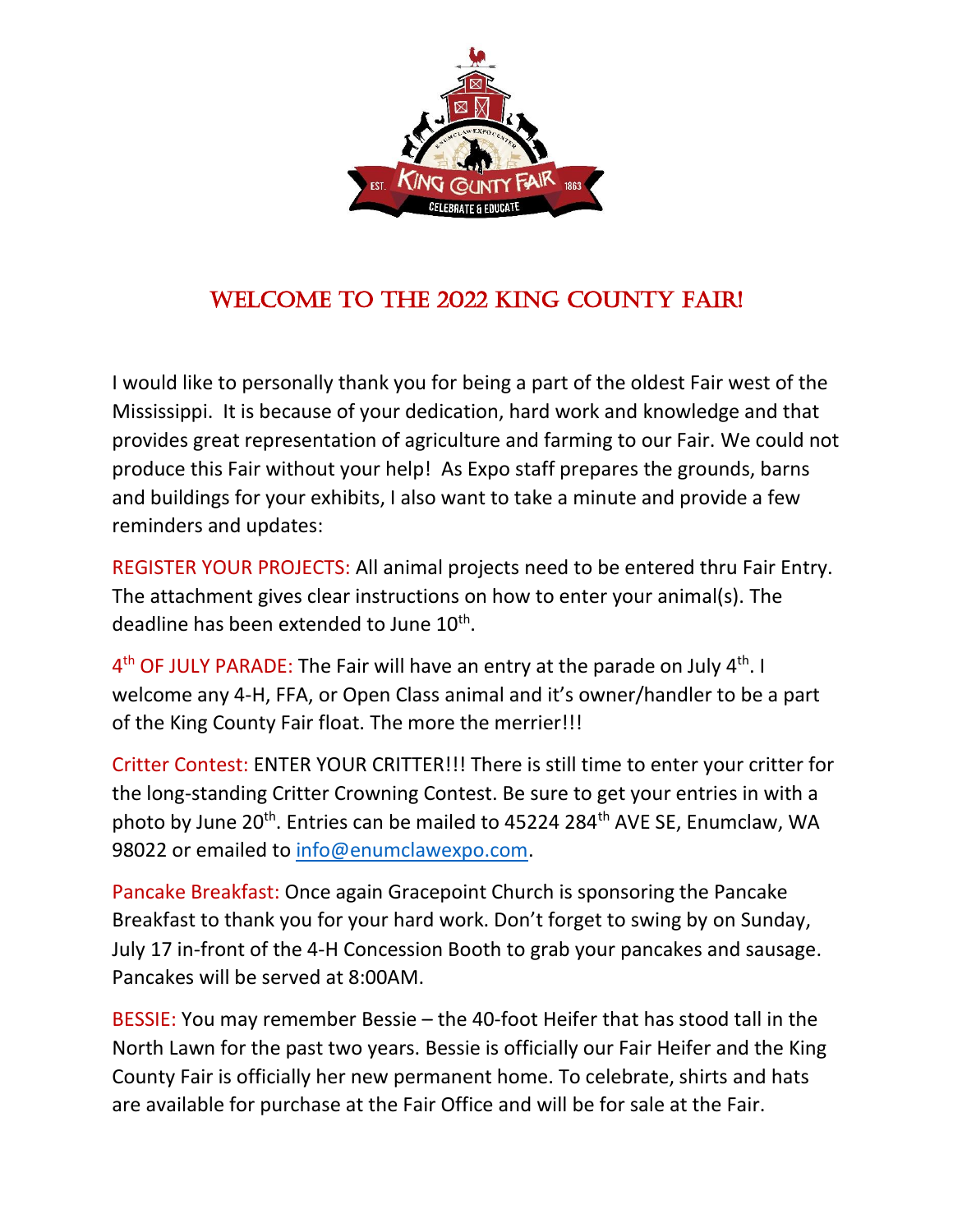

NORTH TICKET BOOTH ENTRANCE: The grounds will open at 7:00AM every morning through the North Ticket Booth. I know for many of you gate 1 is way more convenient however, because we have had such a hard time hiring seasonal employees, we simply don't have the funds or staff to put at gate 1 until 7:30AM. If there is a club leader that in interested in monitoring that gate from until our gate staff arrive please contact me at [renep@enumclawexpo.com.](mailto:renep@enumclawexpo.com)

POULTRY & RABBIT EXHIBITORS: Fair management is VERY aware of the Avian Flu and Rabbit hemorrhagic disease. Until we are mandated from the State Vet or get a little closer to fair date, we are in a waiting pattern. What I want all exhibitors to know, regardless if your animal project can be in a cage at the Fair or mandated to be home, you are STILL encouraged to enter your project. The Fair staff will still be setting up tables and cages so you can fill it with photos, stuffed animals, educational soundbites and so much more to help educate our fair guests about not only your hard work, but what is happening around our community, state and country with these two dilemmas. There are plenty of teachable facts that you can help put together to help educate. If you still register and spend the time at the fair to help educate and "mock-show", premium points will still be awarded.